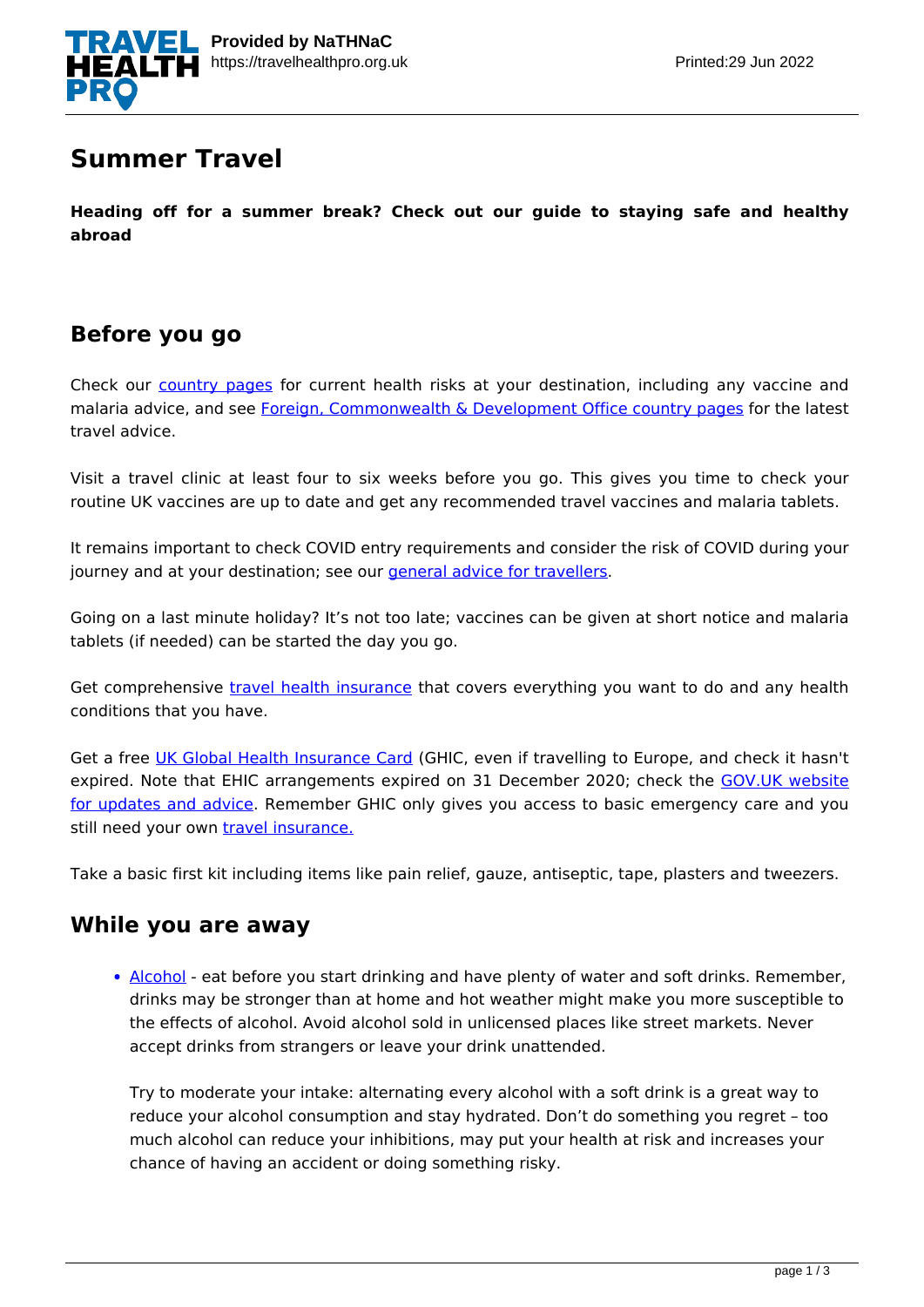

#### **Never drink and drive or swim after drinking.**

- [Stay safe](https://travelhealthpro.org.uk/factsheet/25/personal-safety) take care on and around balconies and water. Never dive into a swimming pool from a balcony. Follow local advice about tides and don't swim on your own or after drinking alcohol. Always wear a helmet if riding a horse, bicycle or motorbike/moped. Avoid driving at night.
- [Blood-borne infections](https://www.hse.gov.uk/biosafety/blood-borne-viruses/what-are-bvv.htm)  body piercing, tattoos, illegal drug use and unprotected sex all carry the risk of blood borne illnesses like HIV, hepatitis B and hepatitis C. It's best to get tattoos or body piercing done safely at home, but if you decide to have them abroad, always check sterile, single use needles are used and disposed of carefully after each procedure.
- Don't let [Diarrhoea](https://travelhealthpro.org.uk/factsheet/53/travellers-diarrhoea) mess up your plans be prepared. Visit a chemist before you go to stock up on over the counter diarrhoea treatments. Remember to drink plenty of fluids and if you have diarrhoea with blood and/or fever, see a doctor straight away.
- [Food and water](https://travelhealthpro.org.uk/factsheet/44/food-and-water-hygiene)  be careful with what you eat and drink and follow basic hygiene rules.
- Protect yourself against [insects and ticks](https://travelhealthpro.org.uk/factsheet/38/insect-and-tick-bite-avoidance) as well as causing skin irritation, in some countries insect and tick bites can also spread diseases. Reduce your risk by covering up, using insect repellents and stay in air-conditioned accommodation whenever possible.
- [Safer sex](http://www.nhs.uk/Livewell/Sexualhealth/Pages/Sexonholiday.aspx) be aware of your risk of [sexually transmitted infections](https://www.nhs.uk/conditions/sexually-transmitted-infections-stis/), carry condoms and practice safer sex.
- [Sun protection](https://travelhealthpro.org.uk/factsheet/23/sun-protection) use an SPF sunscreen of at least 30 UVA/UVB and reapply frequently, especially after swimming, wear a hat and sunglasses.

### **When you get home**

Get urgent medical attention for any fever or flu like symptoms and remember to tell your doctor you have been abroad. This is especially important if you visited malaria risk countries, as an urgent malaria test must be arranged. This is very important even if you took malaria prevention tablets and have been home for a while.

If you had unprotected sex while abroad or think you might have a sexually transmitted infection, go to a free, confidential [sexual health clinic](http://www.nhs.uk/Livewell/STIs/Pages/VisitinganSTIclinic.aspx) for advice.

### **Resources**

- [ABTA the travel association Have a safe and healthy holiday](https://www.abta.com/tips-and-advice/staying-safe-on-holiday/safe-and-healthy-holidays-sun)
- [ABTA the travel association: Top tips for swimming safely](https://abta.com/top-tips-for-swimming-safety)
- [ABTA the travel association: Quad bike and moped safety](https://abta.com/tips-and-latest/abta-campaigns/quad-bike-safety)